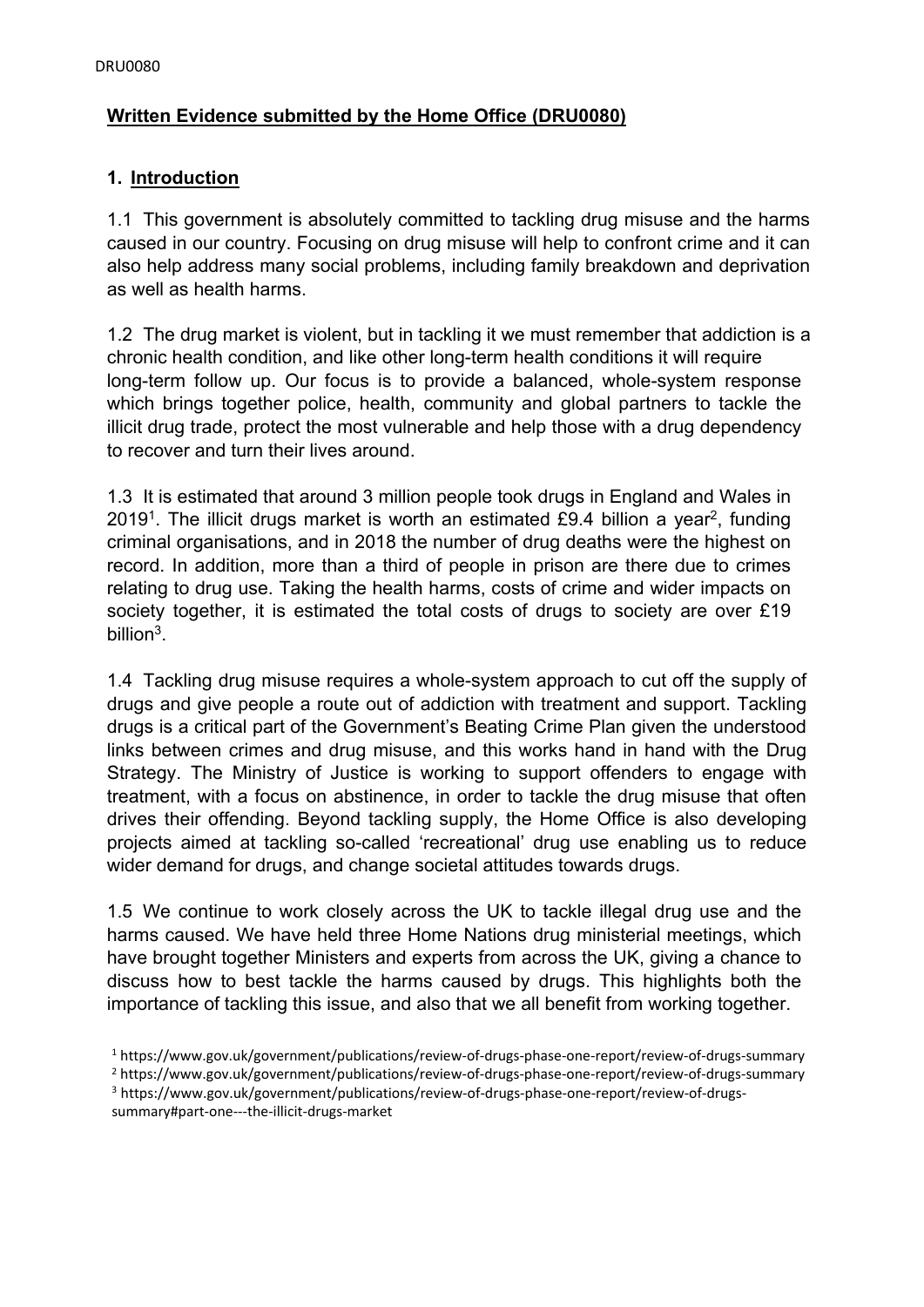## **2. The 10-year Drug Strategy**

2.1 In December 2021 the UK Government published a long-term Drug Strategy, From Harm to Hope<sup>4</sup>. The Strategy presents a whole of government approach to combating drug misuse, including driving down drug supply and demand, with the cross-government Joint Combating Drugs Unit responsible for coordinating and overseeing delivery of the Strategy. The Joint Combating Drugs Unit reports to the sponsor minister for the programme, Kit Malthouse, and the Prime Minister-chaired crime and justice task force.

2.2 The 10-year plan is the Government's formal, substantive response to Dame Carol Black's independent review of drugs and accepts all of her key recommendations. The plan sets out three core priorities: breaking drug supply chains, delivering a world-class treatment and recovery system, and achieving a generational shift in the demand for drugs.

2.3 This will be achieved by:

- I. continuing to roll-up exploitative and violent county lines and strengthen our response across the drug supply chain, making the UK a significantly harder place for organised crime groups to operate;
- II. investing a further £780 million to rebuild drug treatment and recovery services, including for young people and offenders, with new commissioning standards to drive transparency and consistency;
- III. strengthening the evidence base for how best to deter use of recreational drugs, ensuring adults change their behaviour or face tough consequences, and with universal and targeted activity to prevent young people starting to take drugs.

2.4 To demonstrate the seriousness and critical importance this government places on tackling drug misuse, the Strategy has been supported by a record additional investment of nearly £900m of dedicated funding over the next three years. This includes up to £145m funding for our ambitious County Lines Programme in the first three years alone, and further funds will support continuing Project ADDER for two more years, until March 2025. Finally, to tackle the demand for drugs there is an additional investment of £25m over three years designed to understand how to change behaviours and attitudes and build our evidence base on what works to tackle drug misuse.

2.5 By 2024 we expect this whole-of-government mission to have:

- $\circ$  prevented nearly 1,000 deaths, reversing the upward trend in drug deaths for the first time in a decade
- $\circ$  delivered a phased expansion of treatment capacity, with at least 54,500 new high-quality treatment places (an increase of 20%), including:

<sup>4</sup> https:/[/www.gov.uk/government/publications/from-harm-to-hope-a-10-year-drugs-plan-to-cut-crime-and](http://www.gov.uk/government/publications/from-harm-to-hope-a-10-year-drugs-plan-to-cut-crime-and-)save-lives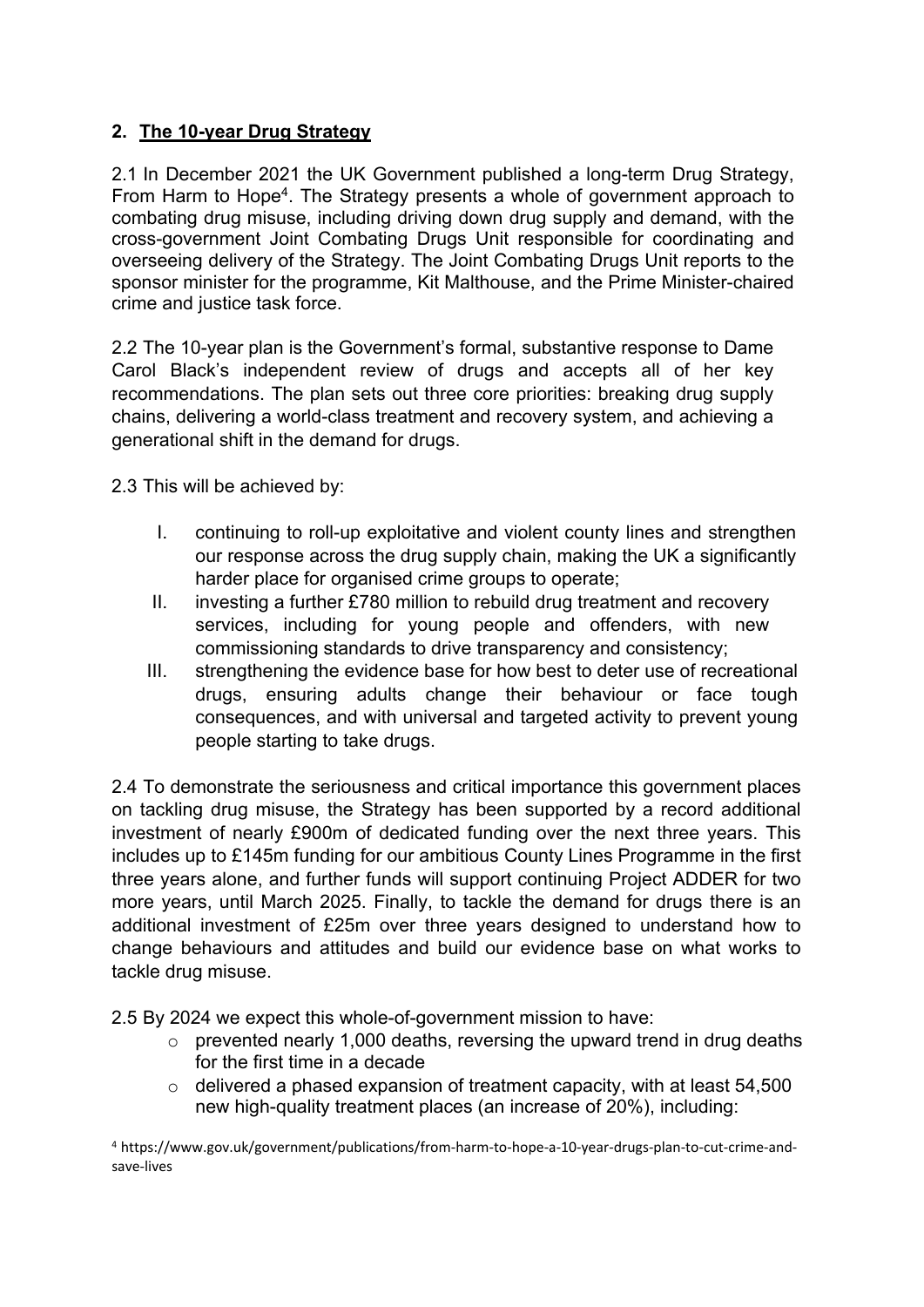- o 21,000 new places for opiate and crack users, delivering 53% of opiate and crack users in treatment
- o at least 7,500 more treatment places for people who are either rough sleeping or at immediate risk of rough sleeping, a 33% increase on the current numbers
- $\circ$  a treatment place for every offender with an addiction
- $\circ$  contributed to the prevention of three-quarters of a million crimes including 140,000 neighbourhood crimes through the increases in drug treatment
- o closed over 2,000 more county lines through our relentless and robust action to break the model and bring down the gangs running these illegal lines
- o delivered 6,400 major and moderate disruptions (a 20% increase) against activities of organised criminals, including arresting influential suppliers, targeting their finances and dismantling supply chains
- o significantly increase the denial of criminal assets.

2.6 This Strategy sets out a clear ambition, with funding to match, demonstrating the Government's commitment to tackling drug misuse, and the understanding that although not a simple task, it is the right one.

### **3. Drug Supply**

3.1 Through the Drug Strategy, we will mobilise a robust and innovative plan which attacks every phase of the supply chain and will leverage every tier of policing to tackle this threat. We have set out an emboldened response which will move beyond simple attrition and suppression of supply, underpinned by significant investment, including £300m from the Home Office over the next three years. We will achieve this by:

- o Investing up to £145m to bolster our County Lines Programme
- $\circ$  Continuing Project ADDER for a further two years, until March 2025
- o Focusing on all areas of the supply chain through restricting upstream flow, securing the border, targeting the middle market, tackling the retail market and going after the money.

3.2 The Strategy builds on the successes of our County Lines Programme and Project ADDER. Since November 2019, through our County Lines Programme the Police have closed more than 1,500 lines, made over 7,400 arrests, seized £4.3 million in cash and significant quantities of drugs, and safeguarded more than 4,000 vulnerable people.

3.3 Between January and December 2021, Project ADDER has boosted activity and supported: over 600 OCGs disruptions, over £3.5m in cash seized, almost 10,500 arrests (drug trafficking, possession of drugs, possession of weapons, acquisitive crime, criminal damage/arson, violence, homicide), 4,300 Out of Court Disposals offered and, 800 safeguarding events.

3.4 Enforcement partners are also seizing significant quantities of drugs. In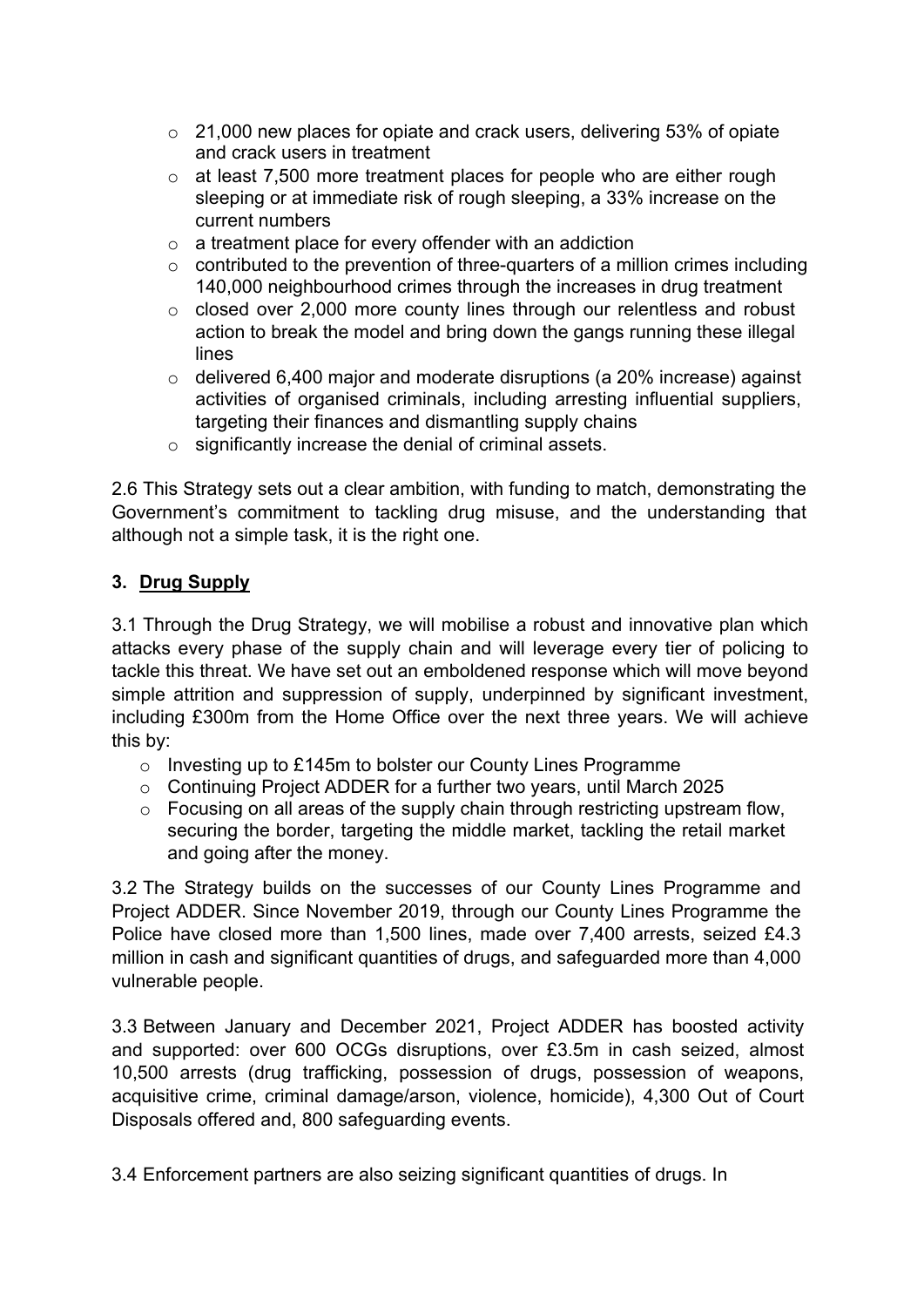February, the Home Office published the National Statistics on 'Seizures of drugs in England and Wales, financial year ending 2021'. Headline findings included:

- o A total of 223,106 drug seizures were made in England and Wales in 2020/21, by police forces and Border Force, a 21% increase compared with the previous year (183,646).
- $\circ$  Of the Class A drugs, cocaine was seized most frequently, and the quantity seized increased by 161% from 4,274kg to 11,148kg between 2019/20 and 2020/21.

3.5 Restricting the supply of drugs into prisons is crucial to ensure the safety and stability within prisons and to ensure that rehabilitation efforts are not undermined. We are committed to a zero-tolerance approach to drugs and other crimes in prison. We want to build on the successes of the Government's investment of £100m in the prison Security Investment Programme and will use a range of counter measures to identify and disrupt individuals and organised criminal groups involved in supplying and smuggling drugs into prisons. To enable this, enhanced security measures, including X-ray body scanners, have been installed across the entire closed male estate. We have also rolled out Enhanced Gate Security, which mimics airport style security, at 38 high risk sites, invested in mobile detection and blocking equipment and recruited 173 new staff to bolster our Counter-Corruption Unit. Headline findings include over 10,000 positive scans detected by the X-ray scanners since July 2020, preventing drugs and mobile phones and other illicit items from entering prisons.

3.6 In December 2021, we published the Prisons Strategy White Paper, which sets out our vision for prisons of the future. The strategy will see all new build prisons have airport style security to prevent contraband such as drugs getting into prisons and will:

- o Create a Crime in Prisons Taskforce, to enhance our capabilities to disrupt crime, ensuring our evidence and investigations lead to more prosecutions of individuals who attempt to smuggle contraband such as drugs into our prisons.
- o Expand our Serious and Organised Crime Unit, to provide more specialist support for managing the threat of gangs and organised crime networks and strengthen our partnership working with law enforcement.
- $\circ$  Equip our staff for current and future challenges by giving them the best possible security skills and practices to support a stable prison environment and prisoner rehabilitation.
- o Explore a range of intelligence-led and physical counter measures, including the potential use of our X-ray body scanners to protect vulnerable staff from corruption and ensure the safety of our prisons.
- o Enhance our drug testing capabilities in both custodial and community settings by accessing new testing innovations and technologies.
- o Ensure prisons and approved premises have access to rapid forensic analysis of seized items believed to be or contain drugs, to support intelligence gathering and support disciplinary processes.
- o Work closely with probation to ensure that risk management plan accurately reflects the behaviours in prison and plans for seamless integrated substance misuse support upon release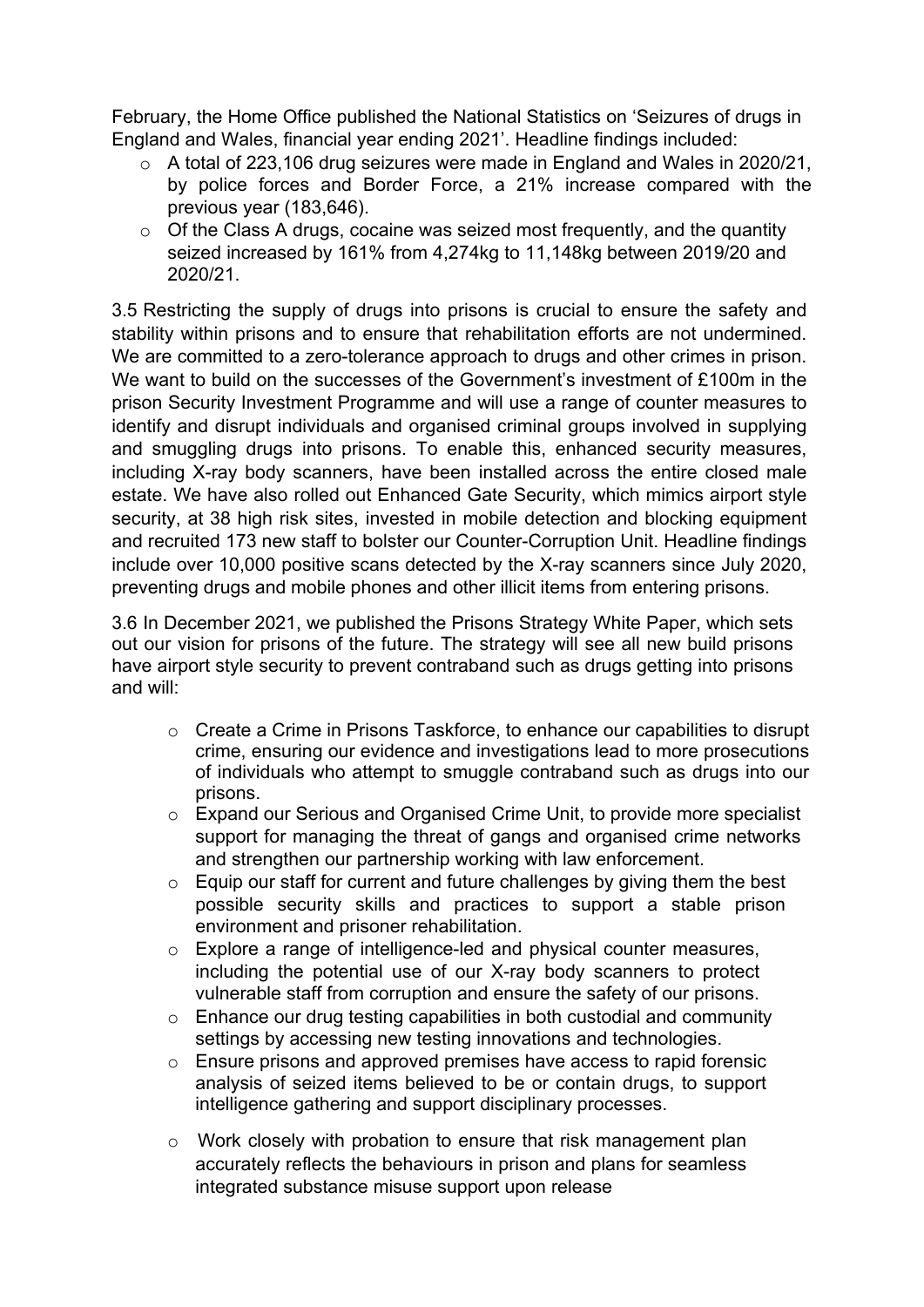### **4. Drug Treatment**

4.1 DHSC leads the Government's work on drug treatment in England. Evidence based, high-quality treatment is the most effective way of tackling illicit and other harmful drug use. It enables people to recover from dependence, improves their physical and mental health and reduces the harm caused to themselves and people around them, including reducing crime.

4.2 In 2020/21, there were 275,896 adults in contact with drug and alcohol treatment services across England, according to DHSC's Office for Health Improvement & Disparities. This is the second year that numbers in treatment have increased from the previous year (from 270,705) since a decline starting in 2013/14. This fall in treatment numbers coincides with a fall in local authority expenditure on substance misuse treatment. The number of adults entering treatment (130,490) in 2020/21 was broadly similar to the previous year (132,124).

4.3 £780m additional investment has been secured through the Drug Strategy to help deliver a world-class treatment and recovery system. This is the largest ever single increase in treatment and recovery funding. We will treat addiction as a chronic health condition, breaking down stigma, saving lives and substantially cutting the cycle of crime that drug dependence can drive.

4.4 Through the funding for the new long-term drug strategy, we will expand treatment capacity, re-build the professional base of the workforce, strengthen the skills and training of the substance misuse workforce, including peer workers, whilst reducing individual caseloads. The funding will enable us to implement all of the key recommendations made by Dame Carol Black in her independent review including ensuring that a full range of treatment and harm reduction interventions are available, particularly for young people, and invest in recovery communities.

4.5 We know that treatment works to reduce reoffending – a 2017 study found a 19 percentage point reduction in the two year rate of reoffending between those offenders who successfully completed drug or alcohol treatment and those who dropped out. MoJ will invest £120 million to support offenders to engage with recovery-focused treatment services. This will enhance testing regimes, encourage the use of intensive rehabilitation requirements for those on community sentences and support prisoners to engage with community treatment ahead of their release.

4.6 For offenders in the community, we are supporting greater use of tough and effective community sentences with Drug Rehabilitation Requirements, which require offenders to commit to treatment and regular drug testing. We are also researching new problem-solving 'substance misuse courts' where the offender is seen regularly by the same judge who oversees their progress with treatment and other interventions, tailored to their needs.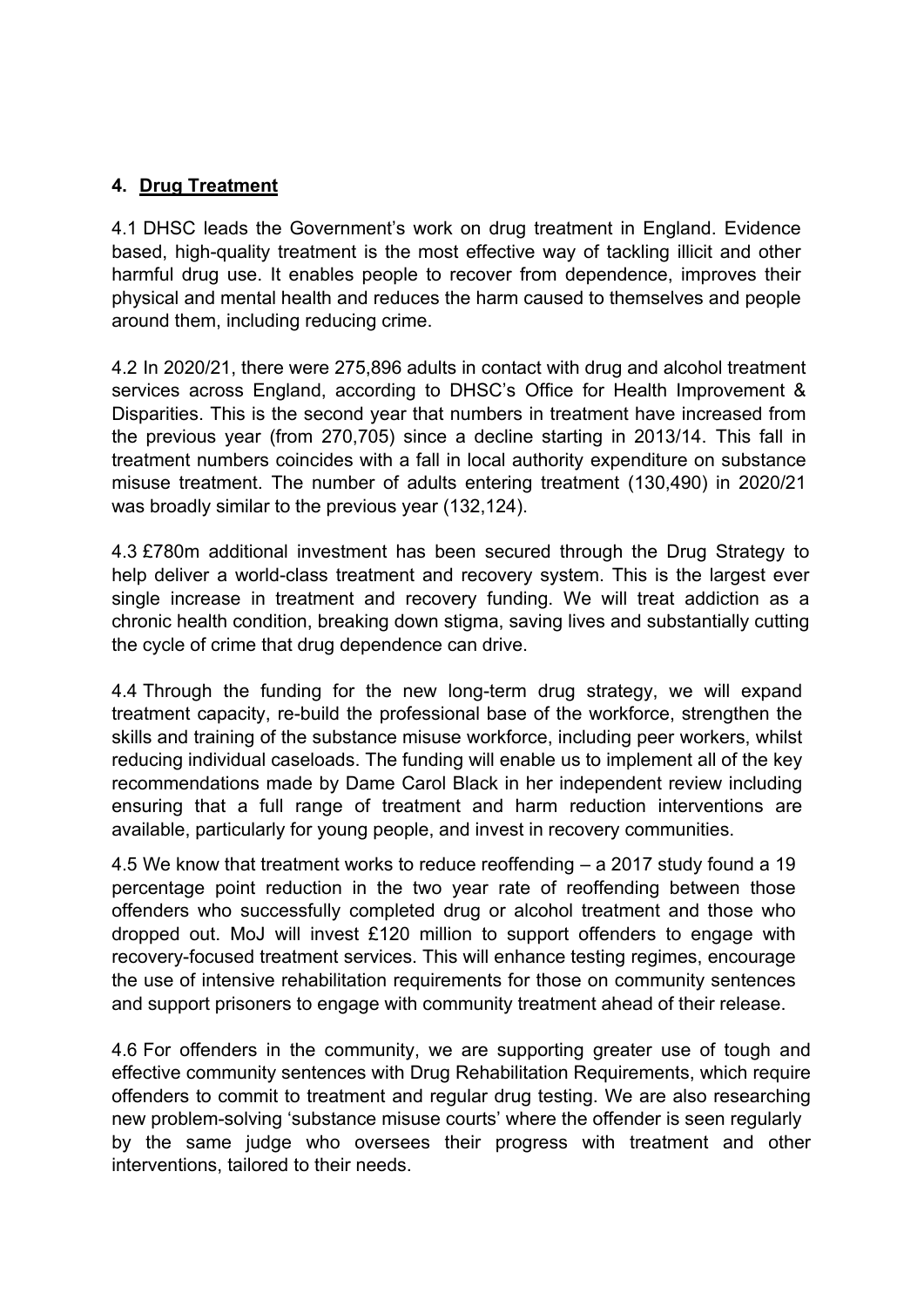4.7 In custody, our aim is for all prisons to be recovery-focused and we will establish a KPI to monitor all prisons' progress in this and share local good practice around the estate. This will focus on moving towards meaningful recovery, and ultimately abstinence. The full range of evidence-based treatment interventions will be available to address the drug needs presented by people in custody, focusing on abstinence-based interventions to support recovery from drug dependency which could include engagement with mutual aid support networks. We are also expanding Incentivised Substance Free Living units where prisoners live drug free, with peer support and voluntary testing to support recovery. Early outcomes have identified a reduction in violence and substance misuse, and a link to increased employment opportunities on release.

4.8 We will also ensure continuity in the treatment provided in prison and in the community so that the transition is as seamless as possible, including investing in video call technology so that prisoners can meet community treatment providers virtually before release. We plan to introduce a Resettlement Passport, which will bring together the key information and services that an individual needs for successful resettlement into society. Drug misuse treatment services will form a key part of this, alongside wider resettlement services such as support to secure accommodation and employment.

4.9 Our ambition is to ensure that all prisoners needing treatment after release are referred to community providers and continue to engage in treatment, including abstinence-based drug and alcohol rehabilitation, to prevent future offending. To support closer partnership working between prisons, probation and healthcare services, we will be recruiting Health and Justice Partnership Coordinators nationwide. This will help to ensure that treatment in prison and the community is joined up, so that offenders' treatment plans are consistent.

### **5. Reducing Demand**

5.1 Over the course of the 10-year Drug Strategy we want to bring about a generational shift in the use of drugs across society so that fewer people take drugs or feel drawn toward taking drugs, and today's children and young people grow up in a safer and healthier environment. To deliver this generational shift, we will build a world-leading evidence base to support new policy and initiatives to reduce demand.

5.2 Further, we know that an effective and sustainable approach to reducing demand for drugs is building the resilience of young people, and our Strategy sets out action we are taking to prevent the onset of drug use among children and young people, including through universal education and targeted work with young people and families.

5.3 Our Strategy is also clear on our position: illegal drug use is wrong and unlawful possession of controlled drugs is a crime. So-called recreational drug users in particular are sheltered from the social consequences of the drugs trade – the serious violence, human exploitation, severe addiction and crime – which are often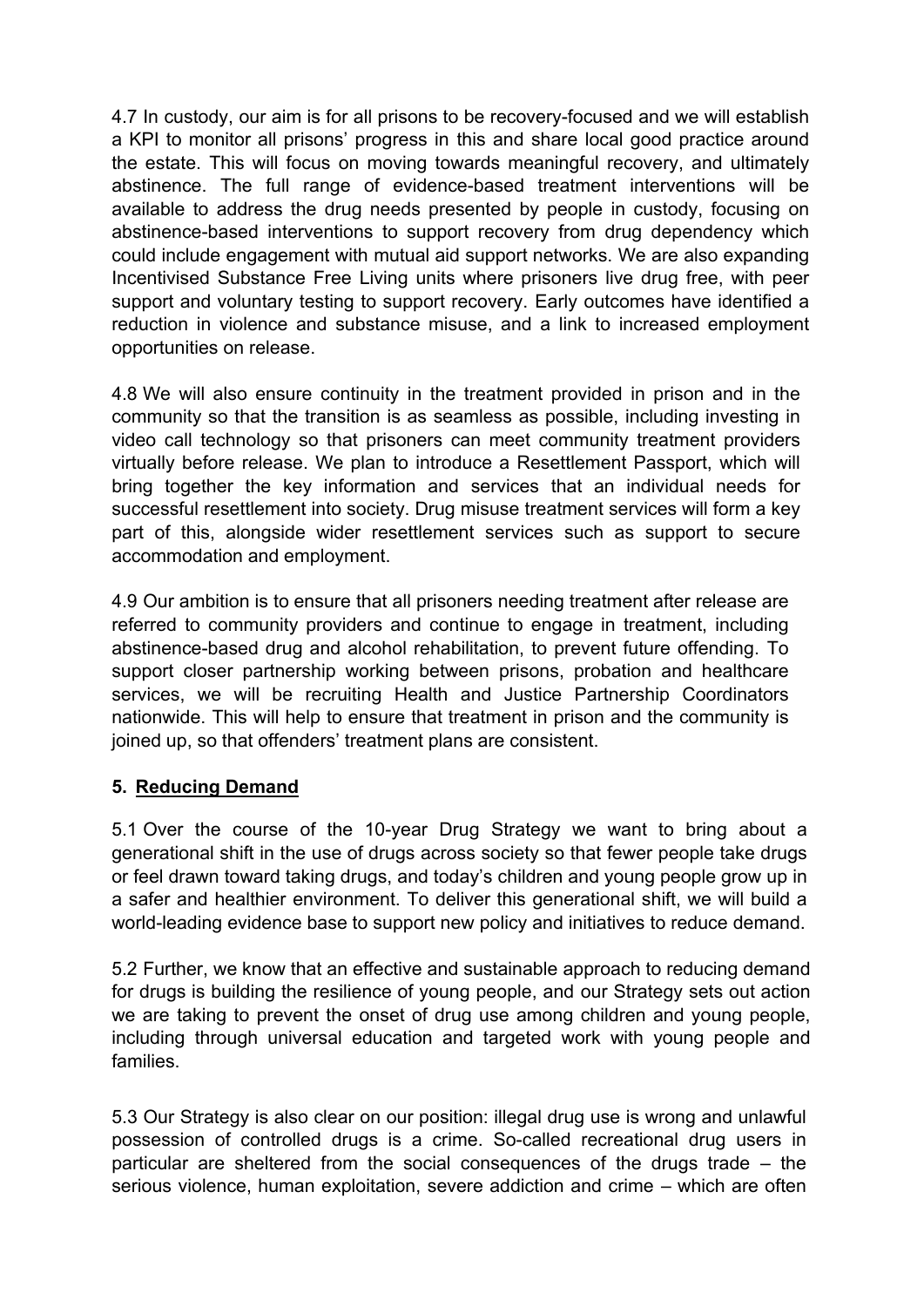felt by those living in more deprived parts of our country or overseas. Whilst we will work with experts to explore ways to encourage people to change their attitudes and behaviour, for those who choose to continue with their drug use, there will be swift, certain and meaningful consequences. We will be taking decisive action through £25m of new funds to reduce drug demand through more drug testing on arrest, out of court disposal projects, and research to test messages aimed at changing behaviour.

## **6. The Legislative Framework**

6.1 The Home Office is responsible for the Misuse of Drugs Act 1971 ('1971 Act') and associated Regulations as well as the Psychoactive Substances Act 2016 ('the PSA'). The overall legislative framework on controlled drugs continues to strike a balance between controlling harmful substances and enabling appropriate access to those drugs for legitimate medicinal, research and in exceptional cases for industrial purposes.

6.2 There is a substantial body of scientific and medical evidence to show that controlled drugs are harmful and can damage people's mental and physical health, and our wider communities. This can be seen for example in several recent reports from the Advisory Council on the Misuse of Drugs (ACMD) on benzodiazepines<sup>5</sup>, gamma-Hydroxybutyric acid (GHB) and related substances<sup>6</sup>, and fentanyl<sup>7</sup> which outline the dangers associated with drug misuse in those cases. That is why our legislation remains instrumental in ensuring the public are safe from dangerous or otherwise harmful drugs.

6.3 The 1971 Act is the main legislation which controls and classifies drugs that are 'dangerous or otherwise harmful' when misused. The 1971 Act sets out all the controlled drugs in the UK and divides them into three classes (A, B and C) based on the harm they cause to individuals and society. Drugs which are controlled under the 1971 Act are placed in 1 of 5 schedules to the Misuse of Drugs Regulations 2001 ('the 2001 Regulations') based on an assessment of their medicinal or therapeutic usefulness, the need for legitimate access and the potential harm when misused. In general, the more harmful a drug can be when misused, the higher the schedule and the stronger the regime around its availability.

<sup>5</sup> https:[//www.gov.uk/government/publications/novel-benzodiazepines-prevalence-and-harms-in-the-uk](http://www.gov.uk/government/publications/novel-benzodiazepines-prevalence-and-harms-in-the-uk) <sup>6</sup> https:[//www.gov.uk/government/publications/assessment-of-the-harms-of-gamma-hydroxybutyric-acid](http://www.gov.uk/government/publications/assessment-of-the-harms-of-gamma-hydroxybutyric-acid-)gamma-butyrolactone-and-closely-related-compounds

<sup>7</sup> https:[//www.gov.uk/government/publications/misuse-of-fentanyl-and-fentanyl-analogues](http://www.gov.uk/government/publications/misuse-of-fentanyl-and-fentanyl-analogues)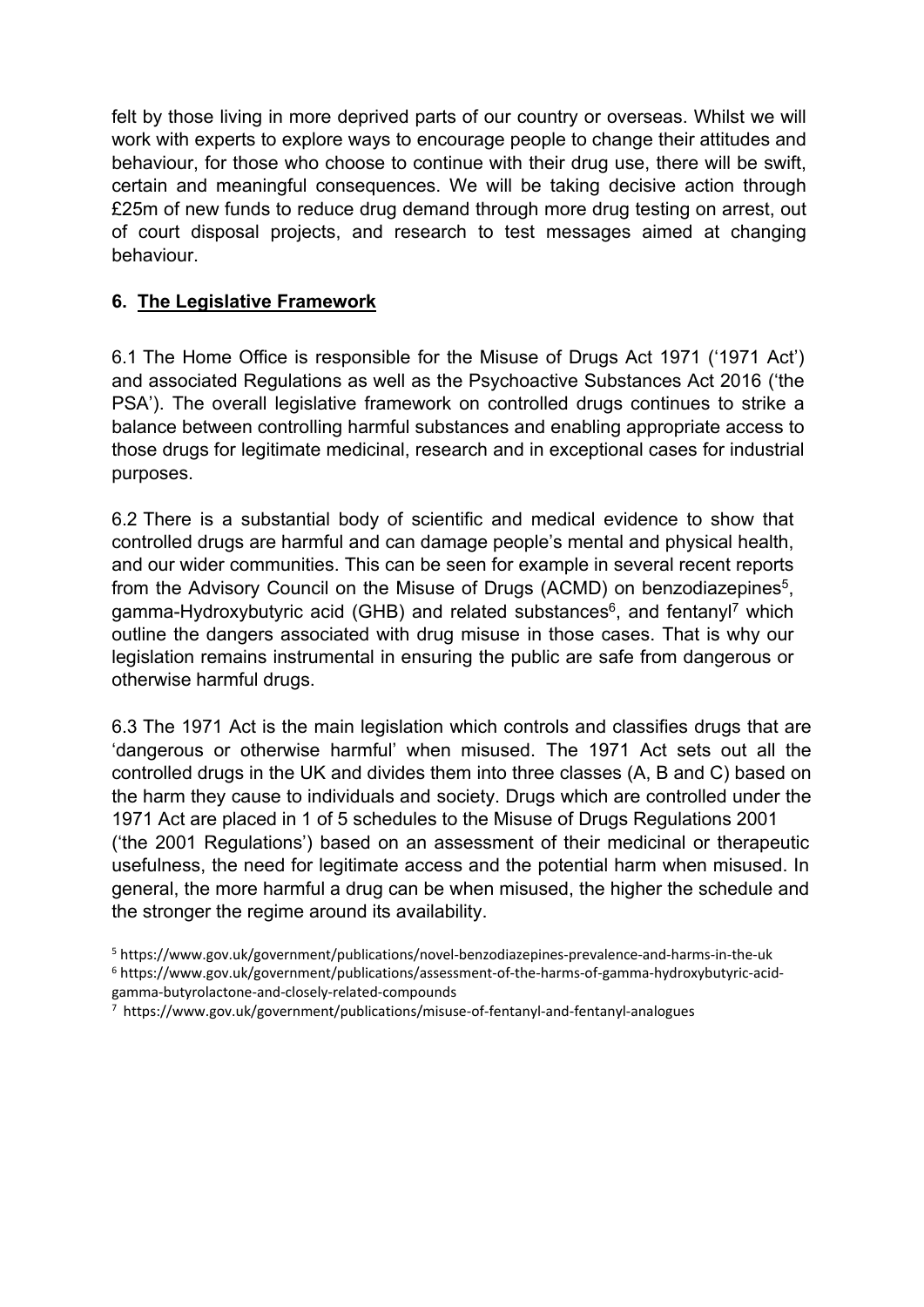6.4 In addition to the 1971 Act, the Psychoactive Substance Act 2016 ('the 2016 Act) makes it an offence to produce, supply, offer to supply, possess with intent to supply, possess on custodial premises and import or export psychoactive substances. When the 2016 Act came into force, over 300 retailers across the United Kingdom either closed down or stopped selling psychoactive substances; police arrested suppliers; and action by the National Crime Agency resulted in the removal of psychoactive substances being sold by UK-based websites. In 2016, there were 28 convictions in England and Wales and seven people jailed under the new powers. There were 152 convictions in 2017 with 62 people immediately sent to custody,107 convictions in 2018, 52 convictions in 2019 and 31 in 2020<sup>8</sup>. The PSA review published in November 2018 concluded that the open sale of new Psychoactive Substances had largely been eliminated.

6.5 The Government also continues to work with international partners in controlling drugs and tackling misuse. This includes through the UN Commission on Narcotic Drugs (CND) where the UK is one of 53 Members and was a founding member in 1946. The CND is one of two main governing bodies of The United Nations Office of Drugs and Crime (UNODC) and is the UN's primary policy making forum for international cooperation on drugs. Working with other Member States, we continue to ensure international cooperation on tackling the world drug problem by stemming the supply of drugs and enforcing the UN Drug Control Conventions, and promoting drug treatment and recovery.

6.6 Given the clear harms associated with drug misuse, and the balance our legislation achieves, we have no plans to decriminalise drug possession. While some countries undertake a different approach, often regarding cannabis, we remain firm that our approach is the right one. For example on cannabis, there is clear scientific and medical evidence that cannabis is a harmful drug which can damage people's mental and physical health, and harm individuals and communities.

6.7 The decriminalisation of drugs in the UK would not eliminate the crime committed by the illicit trade, nor would it address the harms associated with drug dependence and the misery that this can cause to families and communities. Our legislative framework allows us to achieve the right balance in our approach to tackling drug misuse, protecting wider society while also ensuring those who need it can access treatment.

### **7. Supporting Access to Drugs**

7.1 The Government is keen to reduce barriers to access to controlled drugs for legitimate medical, research and industrial purposes. Cannabis-based products for

<sup>&</sup>lt;sup>8</sup> These figures relate to an offence code (92C in MoJ Offence by Offence code statistics) which includes the number of prosecutions for PSA offences as well as controlled drug-related offences which do not fall under the PSA. However, the number of occurrences of non-PSA related offences for each of the above years is negligible. *Between 2013 and 2015 there were no offences recorded under this offence code. From 2016 PSA offences were included.*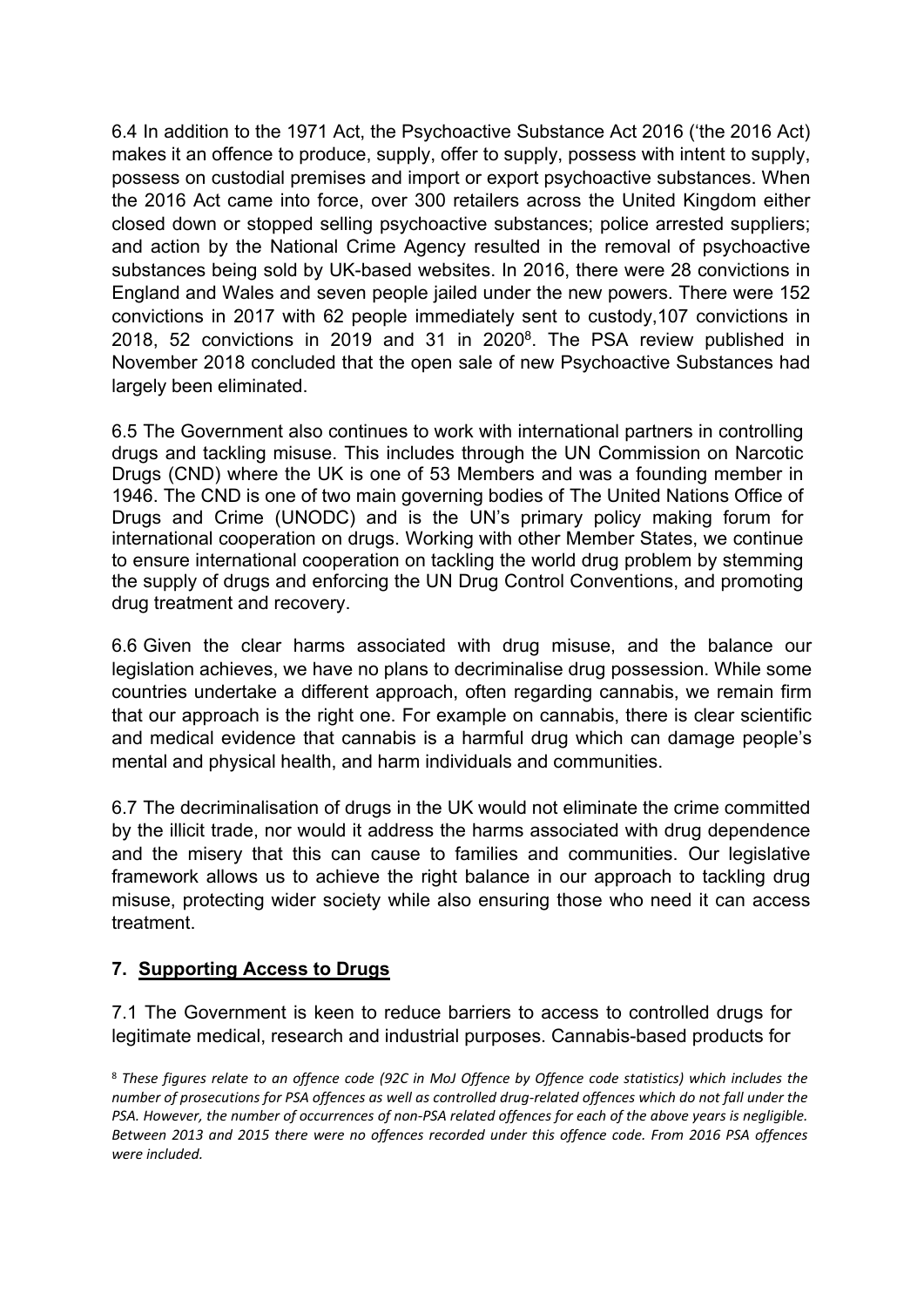medicinal use (CBPM) is a strong example of the balance in our approach to drugs. In line with the advice of expert advisers, CBPMs were rescheduled to Schedule 2 under the 2001 Regulations on 1 November 2018. The law does not restrict which conditions CBPMs may be prescribed for and there is no legal impediment to specialists' doctors prescribing CBPMs where clinically appropriate and in the best interests of patients.

7.2 The Home Office Drugs and Firearms Licensing Unit (DLFU) is the UK's Competent Authority for the purposes of licensing the licit use of controlled drugs and precursor chemicals. DLFU enables businesses to legally and safely access controlled drugs and precursor chemicals where they have legitimate reasons to do so. In 2021, DFLU issued 2,229 domestic controlled drug domestic licences and 26,293 import-export licences.

# **8. Closing Remarks**

8.1 Tackling drug misuse is not a simple task, but it is an essential one – for individuals, for communities and for society. Drug misuse is a global problem, but it is also clear that drug misuse in the UK has been rising and action is needed to reverse this trend. Where this relates to wider responsibilities we are committed to working with the devolved administrations. Reducing overall drug misuse requires long-term ambition and long-term planning, which is exactly what has been set out in our Drug Strategy.

8.2 Our approach is guided by evidence. That is why through the implementation of the Strategy we will deliver all of the key recommendations from Dame Carol Black's review. Where we see results, such as the early indications of success from Project ADDER, we will roll out work further. Where we are focusing on new areas, such as in tackling so-called 'recreational' drug use, we will focus on evaluation and building our evidence base in the first phase of implementation.

8.3 Through this work, matched with a record level of funding, we have a real opportunity to tackle the harms caused by illicit substances, and realise a generational shift in attitudes towards drugs.

### **9. Further evidence**

9.1 In the gathering of your evidence, we encourage you to take on board the findings from key sources that have informed our policy development. Both parts of Dame Carol Black's Independent Review on Drugs<sup>9</sup> give key analysis and recommendations on drug misuse, additionally, the report of the UK's Drug Recovery Champion, Dr Ed Day, from January 2021<sup>10</sup> offers a national perspective on the

<sup>9</sup> https:[//www.gov.uk/government/collections/independent-review-of-drugs-by-professor-dame-carol-black](http://www.gov.uk/government/collections/independent-review-of-drugs-by-professor-dame-carol-black) <sup>10</sup> https:/[/www.gov.uk/government/publications/uk-government-drug-recovery-champion-annual-report](http://www.gov.uk/government/publications/uk-government-drug-recovery-champion-annual-report)